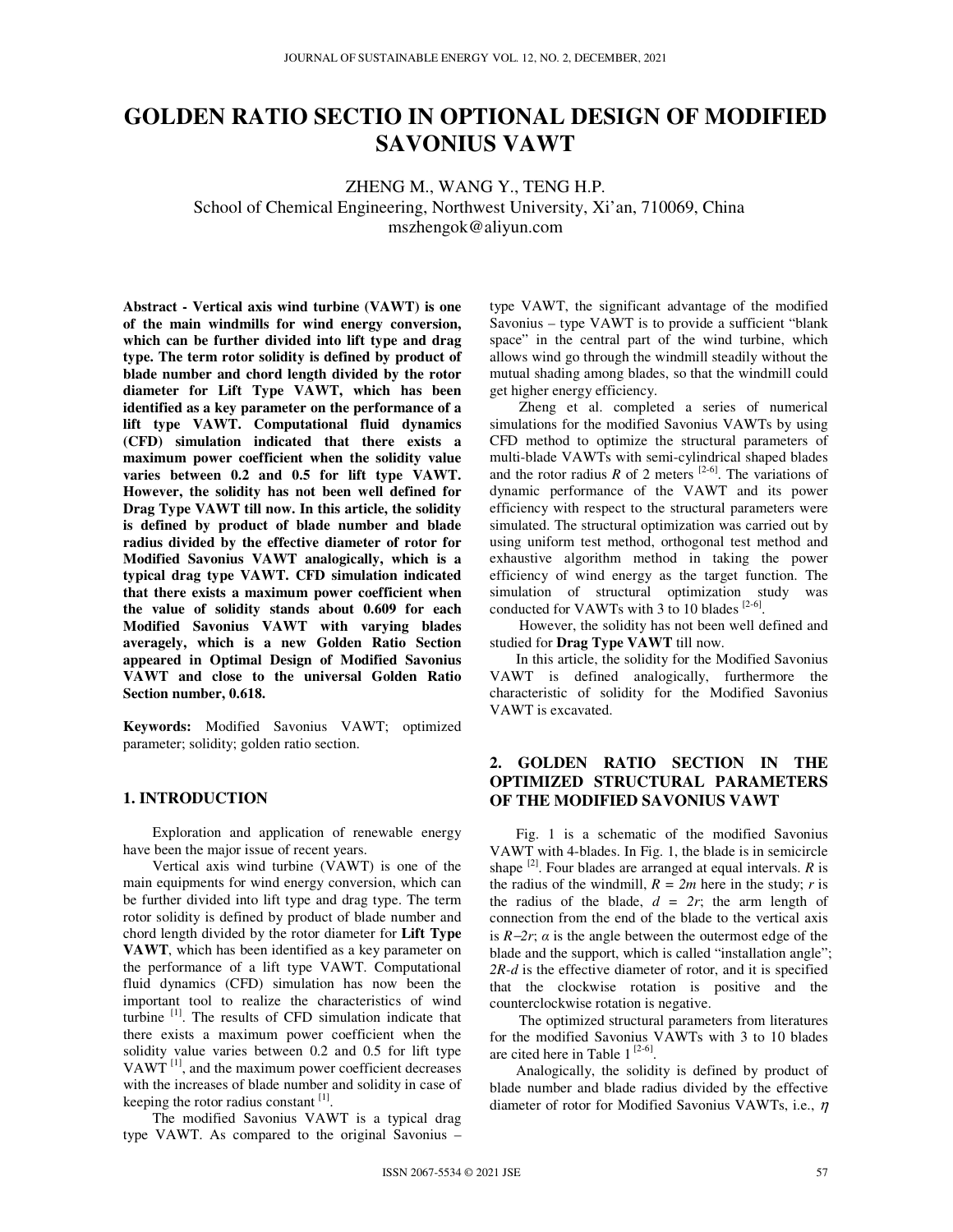*= n*×*r/(2R-d)*, of which the data is shown in the last column of Table 1.



**Fig. 1 - Schematics of 4-blade wind turbine** 

It can be seen from Table 1 that the averaged value of the solidity for the optimized structural parameters of the modified Savonius VAWTs is 0.609, which is close to the golden ratio 0.618. This is a new golden ratio section for the structural optimization parameters of the modified Savonius VAWTs with multi-blade.

In fact, the golden ratio (0.618) is a wonderful characteristic in nature. In biology and social life, it penetrates into many fields, such as natural ecological, aesthetics, astronomy, geography and economic management, etc., there exists such a magic number almost everywhere [7].

The leaves, branches or petals of many plants grow also in accord with the "golden ratio section". The ratio of two adjacent stem nodes of rice and wheat is 1:1.618  $\approx$  $0.618$ <sup>[7]</sup>.

Like thistle, plant leaves, rose petals, etc., they grow spirally around the stem. Seen from above, the 360° angle of the horizontal plane can be divided into two parts of 222.5° and 137.5°. The ratio of 137.5°° to 222.5 is 0.618, which also conforms to the "golden ratio". They continue to grow repeatedly, which stretch out along these two angles without overlapping each other, so as to ensure effective ventilation and breath-ability, and sufficient lighting as well  $^{[7]}$ .

**Table 1 Optimization parameters of the modified Savonius VAWTs** 

| рауушир үлүү 15                     |                  |      |              |        |                |  |  |  |  |
|-------------------------------------|------------------|------|--------------|--------|----------------|--|--|--|--|
| Optimal method                      | $\boldsymbol{n}$ | d    | $\alpha$     | $\eta$ | S.D.<br>$(\%)$ |  |  |  |  |
| <b>Uniform Design</b><br>Experiment | 8                | 0.55 | $22.6^\circ$ | 0.636  | 4.4            |  |  |  |  |
|                                     | 9                | 0.47 | $22.9^\circ$ | 0.593  | 2.6            |  |  |  |  |
|                                     | 10               | 0.45 | $25.1^\circ$ | 0.631  | 3.6            |  |  |  |  |
| Orthogonal Experiment               | 4                | 0.83 | $29^\circ$   | 0.524  | 13.5           |  |  |  |  |
|                                     | 5                | 0.76 | $20^\circ$   | 0.587  | 3.6            |  |  |  |  |
|                                     | 6                | 0.68 | $25^\circ$   | 0.615  | 1.0            |  |  |  |  |
| <b>Exhaustive Algorithm</b>         | 3                | 1.32 | $\Omega$     | 0.739  | 21.3           |  |  |  |  |

|                                     | 5              | 0.80            | $\mathbf{0}$ | 0.625                          | 2.6                              |
|-------------------------------------|----------------|-----------------|--------------|--------------------------------|----------------------------------|
|                                     |                | $0.68-$<br>0.70 | $\mathbf{0}$ | 0.614                          | 0.8                              |
|                                     | 6              |                 |              | $\tilde{\phantom{a}}$<br>0.636 | $\widetilde{\phantom{m}}$<br>4.4 |
| Orthogonal Experiment               | $\overline{4}$ | 0.83            | $28^{\circ}$ | 0.524                          | 14.0                             |
|                                     | 5              | 0.78            | $19^\circ$   | 0.606                          | 0.5                              |
|                                     | 6              | 0.67            | $27^\circ$   | 0.604                          | 0.8                              |
| <b>Uniform Design</b><br>Experiment | $\overline{4}$ | 0.88            | $24.9^\circ$ | 0.566                          | 7.0                              |
|                                     | 5              | 0.80            | $17.4^\circ$ | 0.628                          | 3.1                              |
|                                     | 6              | 0.68            | $21.7^\circ$ | 0.616                          | 1.1                              |
|                                     |                |                 |              | 0.609                          |                                  |

In mechanics, when a simply supported beam with a span of *L* is subjected to an uniformly distributed load *q*, the bending moment at the midpoint of the simply supported beam is  $0.125qL^2$  if it is constrained at both ends, and the midpoint deflection is  $y_{max} = 5qL^4/(384EI)$ . However, if the constraint is moved inward by *0.2L*, the simply supported beam becomes an overhanging beam, the bending moment at the midpoint of the beam is only  $0.025qL^2$ , and the deflection at the midpoint becomes  $y_{max}$ *= 0.3qL<sup>4</sup> /(384EI)* simultaneously. Thus, the bending moment and deflection at the midpoint are reduced significantly due to this moving, which results in a improvement of the strength and stiffness of the beam obviously. At this moment, the ratio of the length of the middle section to the original length is *0.6L/L = 0.6*, which is quite close to the golden ratio section *0.618* as well  $^{[8]}$ .

Zhu et al studied the gold segmentation effect for a class of vibration system of two degrees of freedom<sup>[9]</sup>. The characteristics of free vibration and the resonance mechanism of the forced vibration under harmonic loading are analyzed. It was shown that, the ratios of the structure circular frequency to the layer stiffness and mass, and that of the structural amplitudes at two points conform well to the golden section ratio<sup>[9]</sup>.

Zhang et al conducted an analysis on the golden section in the tree crown. The cross section of tree crown bottom was regarded a rhomb whose diagonal lines were formed by the length (crown length) from east to west and from north to south, the cross section area of the rhomb area is calculated and remarked as Slx. Take the longer length of the rhomb as diameter of an ideal circle, the area of the ideal circle is calculated and remarked as St. The results show that the tree crowns in accord with the golden section (0.599  $\leq$  Slx/St  $\leq$  0.637) are wellbalanced while those out of accord with the golden section (Slx/St < 0.599) are in bias crowns  $^{[10]}$ .

Dou et al applied golden ratio to the topology optimization of muzzle brake [11]. The results indicated that the optimal muzzle brake had good mechanical properties and high dynamic stiffness in terms of finite element analysis for both static strength and dynamic stiffness by using the golden section ratio in the case of smaller mass [11].

Taking into account the strength and rigidity of the beam, the aspect ratio of height to width should be between  $\sqrt{2}$  and  $\sqrt{3}$ , which is close to the golden ratio of  $1.618$ <sup>[12]</sup>. According to the actual measurement of beamtype wooden members of 34 ancient buildings in my